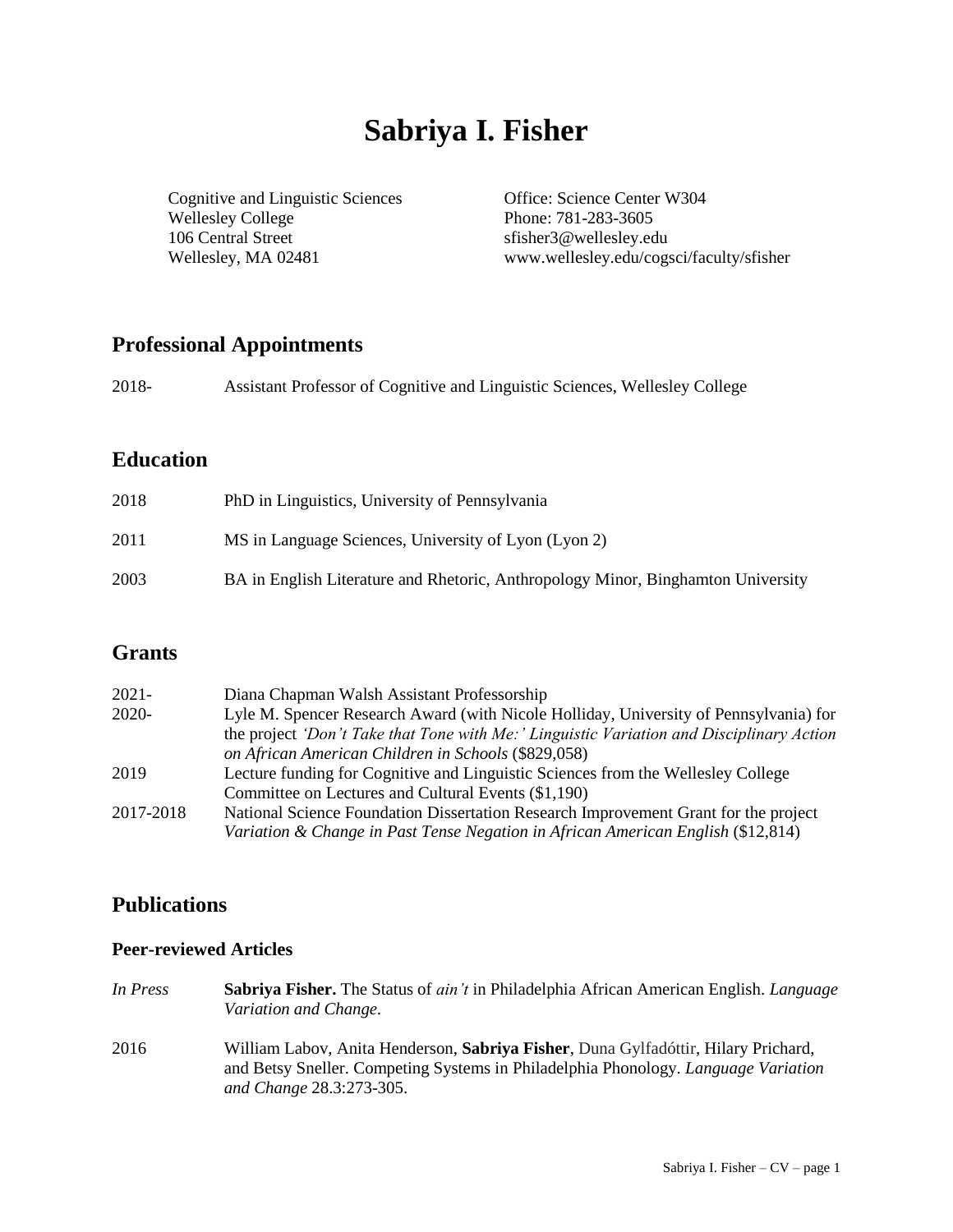2015 **Sabriya Fisher**. Is French Guianese Creole *sa* a Pronoun or a Copula? In Katia Golovko and Maria Mazzoli, editors, *Lingue e Linguaggio: Special Issue on Copulas*, 271-286.

#### **Book Chapters**

- *In Press* Nicole Holliday and **Sabriya Fisher**. Building Equity in Theoretical Linguistics and the Classroom. In Alice Corr and Anna Pineda, editors, *Theoretical Linguistics in the Pre-University Classroom*. Proceedings of the British Academy Series. Oxford University Press.
- 2015 William Labov and **Sabriya Fisher**. African American Phonology in a Philadelphia Community. In Sonja Lanehart, editor, *The Oxford Handbook of African American Language*, 256-279. Oxford University Press.

#### **Proceedings and Working Papers**

- 2018 **Sabriya Fisher**. Change over Time in the Grammar of African American English. In Lacey Arnold Wade and Jordon Kodner, editors, *Selected Papers from NWAV 46*, University of Pennsylvania Working Papers in Linguistics 24.2.
- 2015 **Sabriya Fisher**, Hilary Prichard, and Betsy Sneller. The Apple Doesn't Fall Far from the Tree: Incremental Change in Philadelphia Families. In Sabriya Fisher, editor, *Selected Papers from NWAV 43*, University of Pennsylvania Working Papers in Linguistics 21.2.
- 2015 Betsy Sneller and **Sabriya Fisher**. When *Get* Got Noticed: the Emerging Salience of Get-passives. In David Wilson, editor, *Proceedings of the Penn Linguistics Conference 38,* University of Pennsylvania Working Papers in Linguistics 21.1.

#### **Unpublished Manuscripts**

2018 **Sabriya Fisher.** Variation and Change in Past Tense Negation in African American English. Dissertation Committee: William Labov, Meredith Tamminga, David Embick.

#### **Volumes Edited**

2015 Selected Papers from NWAV 43, *Penn Working Papers in Linguistics*, vol. 21.2

### **Invited Talks, Conference Papers, and Posters**

#### **Invited Talks, Workshops & Colloquia**

2022 **Sabriya Fisher.** Innovation and Social Stratification in African American English Negation. Invited talk at the Brown University Cognitive Linguistic & Psychological Sciences Lectureship on "The Linguistic Expression of Racial and Ethnic Identity," April 19, 2022.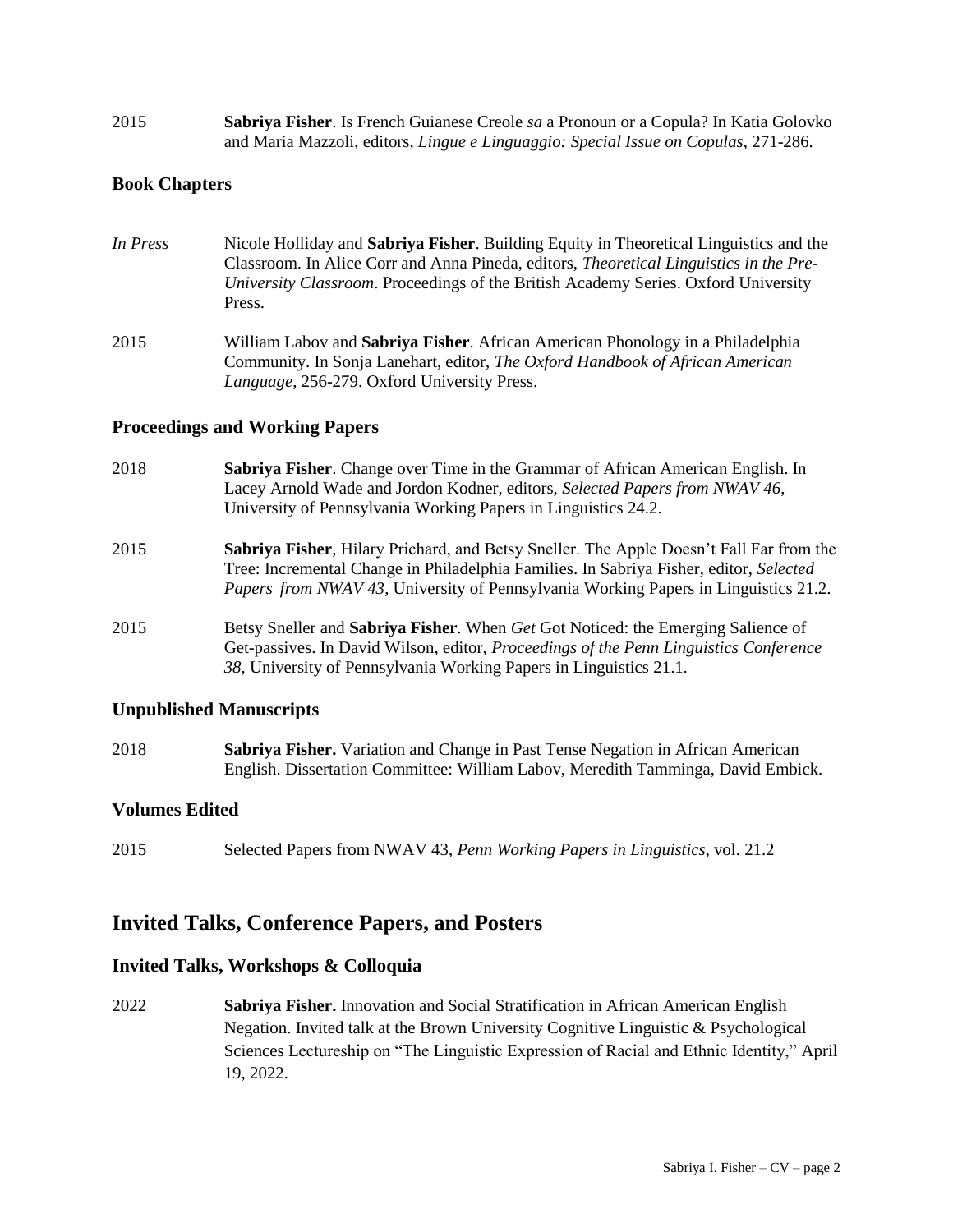| 2022 | <b>Sabriya Fisher.</b> Innovation in the Grammar of African American English. Invited talk at |
|------|-----------------------------------------------------------------------------------------------|
|      | the Brandeis University Department of Linguistics and Computational Linguistics               |
|      | Colloquium Series, April 8, 2022.                                                             |

2020 **Sabriya Fisher.** Variation and Change in the Grammar of African American English. Invited talk at the Institute of People and Technology at Georgia Institute of Technology's Workshop on Language, Technology & Society, Oct. 14, 2020

#### **Conference Papers**

| 2019 | Sabriya Fisher. Parallel Development: Two Cases of Perfect-to-Past Reanalysis in<br>African American English. Paper presented at New Ways of Analyzing Variation 48,<br>Eugene, October 2019.                                                       |
|------|-----------------------------------------------------------------------------------------------------------------------------------------------------------------------------------------------------------------------------------------------------|
| 2019 | Sabriya Fisher. More than One Way to be Black in Philly: Ethnic Identity and<br>Philadelphia's Short-a Systems. Paper presented at the Georgetown University<br>Roundtable in Linguistics, Georgetown, March 2019.                                  |
| 2019 | Sabriya Fisher. Another Case of Perfect-to-Past Reanalysis in African American<br>English. Paper presented at the American Dialect Society, New York, January 2019.                                                                                 |
| 2017 | <b>Sabriya Fisher.</b> The Expansion of <i>ain't</i> in AAE. Paper presented at the Annual Meeting<br>of the Linguistic Society of America, Austin, January 2017.                                                                                   |
| 2016 | Sabriya Fisher. What's ain't Got to Do with Tense in AAE? Paper presented at New<br>Ways of Analyzing Variation 45, Vancouver, November 2016.                                                                                                       |
| 2015 | William Labov, Sabriya Fisher, Guðrún Gylfadóttir, Anita Henderson, Hilary Prichard,<br>and Betsy Sneller. The Re-organization of Short-a Systems in Philadelphia. Paper<br>presented at New Ways of Analyzing Variation 44, Toronto, October 2015. |
| 2015 | Sabriya Fisher and Betsy Sneller. The Limits of the Sociolinguistic Monitor. Paper<br>presented at Formal Ways of Analyzing Variation 2, Reykjavik, May 2015.                                                                                       |
| 2015 | Sabriya Fisher. Contact and Linguistic Behavior: African Americans in Philadelphia.<br>Paper presented at the Annual Meeting of the Linguistic Society of America, Portland,<br>January 2015.                                                       |
| 2014 | Sabriya Fisher, Hilary Prichard, and Betsy Sneller. The Apple Doesn't Fall Far from the<br>Tree: Incremental Change in Philadelphia Families. Paper presented at New Ways of<br>Analyzing Variation 43, Chicago, October 2014.                      |
| 2014 | Sabriya Fisher. Portuguese Influence on the French Guianese Creole Copula. Paper<br>presented at the 20 <sup>th</sup> Biennial Conference of the Society of Caribbean Linguistics, Aruba,<br>August 2014.                                           |
| 2014 | Sabriya Fisher. Evidence for a Copula Continuum: the Case of Pronominal Copulas.<br>Paper presented at the 1 <sup>st</sup> Workshop on Copulas, Bologna, March 2014.                                                                                |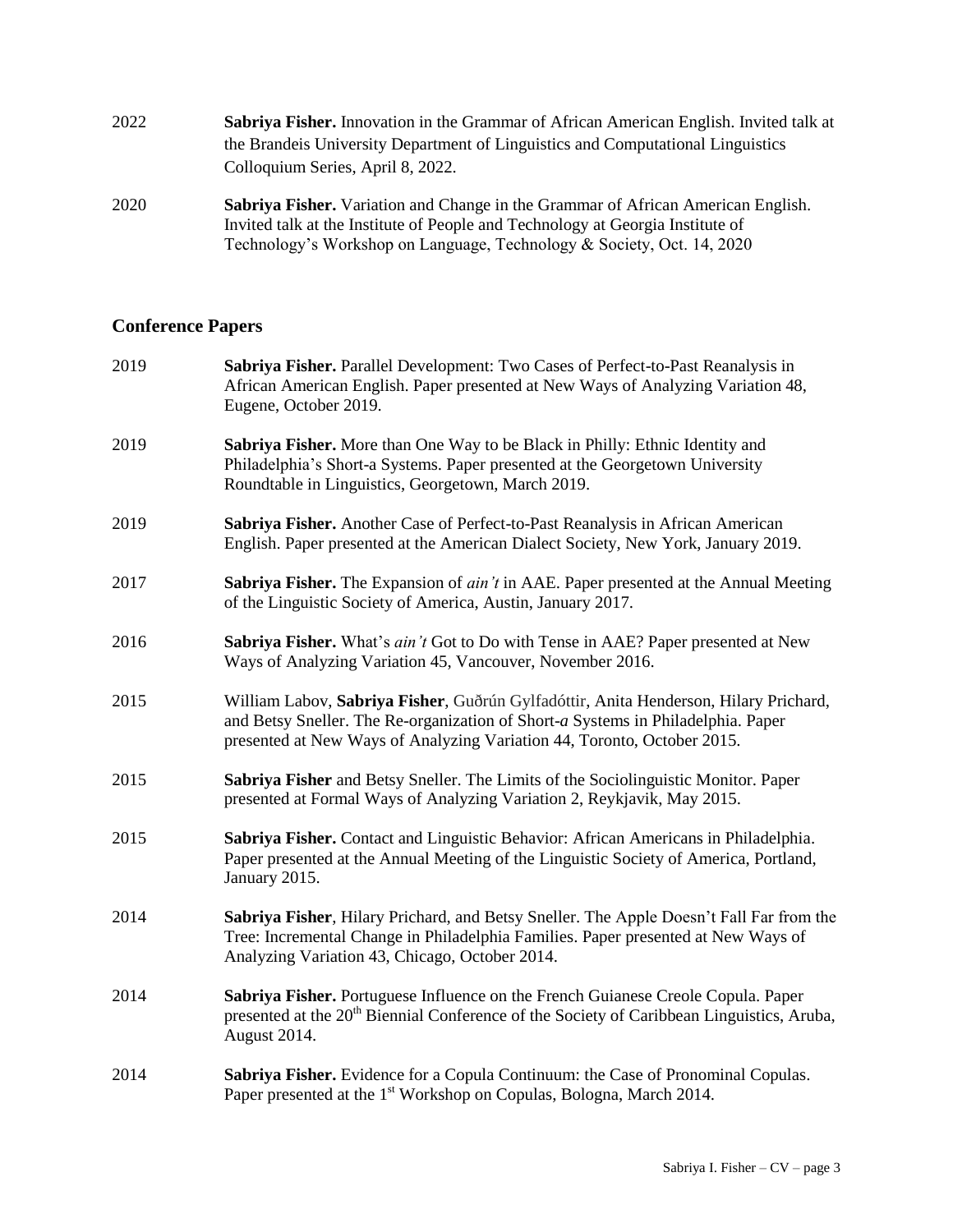| 2014 | Betsy Sneller and Sabriya Fisher. When Get Got Noticed: the Emerging Salience of get-<br>passives. Paper presented at the 38th Penn Linguistics Conference, Philadelphia, March<br>2014.                |
|------|---------------------------------------------------------------------------------------------------------------------------------------------------------------------------------------------------------|
| 2013 | <b>Sabriya Fisher</b> and Betsy Sneller. Get vs. Be: Social Class Differences in Variable<br>Passive Auxiliary Use. Paper presented at New Ways of Analyzing<br>Variation 42, Pittsburgh, October 2013. |
| 2013 | Sabriya Fisher. Grammatical Factors Affecting Copula Use in French Guianese Creole.<br>Paper presented at the Summer Meeting of the Society for Pidgin and Creole Linguistics,<br>Lisbon, June 2013.    |

#### **Conference Posters**

| 2017 | Sabriya Fisher. Ain't for Didn't in African American English: Change vs. Age Grading.<br>Poster presented at New Ways of Analyzing Variation 46, Madison, WI, November 2017.                                                                                            |
|------|-------------------------------------------------------------------------------------------------------------------------------------------------------------------------------------------------------------------------------------------------------------------------|
| 2016 | Sabriya Fisher. Verbal Morphology and Tense Aspect Meaning. Poster presented at the<br>Annual Meeting of the Linguistic Society of America, Washington, D.C., January 2016.                                                                                             |
| 2015 | Sabriya Fisher. Innovation in the Tense-Aspect System of AAVE: the Emergence of<br>Past-tense <i>ain't</i> . Poster presented at UK Language Variation and Change 10, York,<br>September 2015.                                                                          |
| 2015 | Betsy Sneller and Sabriya Fisher. Syntax, Stigmatization, and the Sociolinguistic<br>Monitor. Poster presented at UK Language Variation and Change 10, York, September<br>2015.                                                                                         |
| 2015 | Laura Walker, Betsy Sneller, and Sabriya Fisher. Untangling Language Attitudes from<br>Linguistic Knowledge in Self-reports of Stigmatized Speech. Poster presented at the 36 <sup>th</sup><br>Penn Linguistics Conference, Philadelphia, March 2015.                   |
| 2015 | William Labov, Sabriya Fisher, Anita Henderson, Hilary Prichard, and Betsy Sneller. A<br>Systematic Partition of the Speech Community: Short-a in Philadelphia. Poster presented<br>at the Annual Meeting of the Linguistic Society of America, Portland, January 2015. |
| 2012 | Sabriya Fisher. On the Topic of Creole Copulas: the Case of French Guyanais Creole.<br>Poster presented at the 19 <sup>th</sup> Biennial Conference of the Society of Caribbean Linguistics,<br>Bahamas, July 2012.                                                     |

# **Teaching**

### **Wellesley College**

Spring 2021 Ling 114: Introduction to Linguistics [Term 4, Remote due to the COVID-19 pandemic] Spring 2021 Ling 338: African American English [Term 3, Remote due to the COVID-19 pandemic]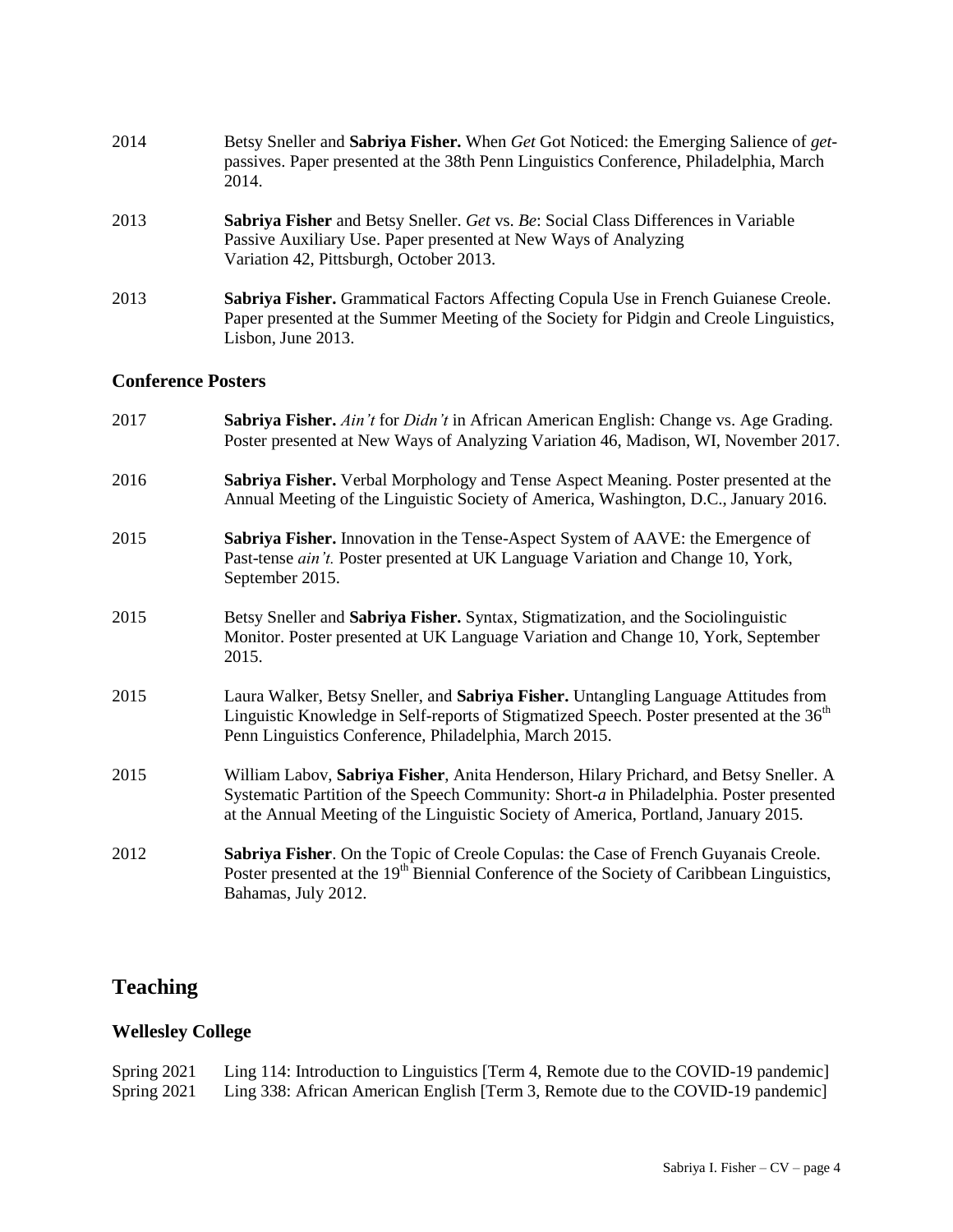| Fall 2020   | Ling 238: Sociolinguistics [Term 2, Remote due to the COVID-19 pandemic]            |
|-------------|-------------------------------------------------------------------------------------|
| Fall 2020   | Ling 114: Introduction to Linguistics [Term 1, Remote due to the COVID-19 pandemic] |
| Spring 2020 | Ling 244: Form & Meaning [Remote from $3/30$ on due to the COVID-19 pandemic]       |
| Spring 2020 | Ling 338: African American English [Remote from 3/30 on due to COVID-19]            |
| Fall 2019   | Ling 114: Introduction to Linguistics                                               |
| Fall 2019   | Ling 238: Sociolinguistics                                                          |
| Spring 2019 | Ling 338: African American English                                                  |
| Spring 2019 | Ling 114: Introduction to Linguistics                                               |
| Fall 2018   | Ling 238: Sociolinguistics                                                          |

# **University of Pennsylvania**

| Spring $2017$ | Urbs 300: Fieldwork, Urban Studies Program                                                |
|---------------|-------------------------------------------------------------------------------------------|
| Summer 2017   | Urbs 300: Fieldwork, Urban Studies Program                                                |
| Spring 2018   | Urbs 300: Fieldwork, Urban Studies Program                                                |
| Spring 2014   | Ling 001: Introduction to Linguistics (Teaching Assistant), Instructor: Florian Schwartz  |
| Spring 2013   | Ling 102: Introduction to Sociolinguistics (Teaching Assistant), Instructor: Aaron Dinkin |
| Fall 2012     | Ling 001: Introduction to Linguistics (Teaching Assistant), Instructor: Rolf Noyer        |

# **Invited Teaching**

| Fall 2021   | Variation and Change in the Grammar of African American English for Language<br>Variation and Social Context, Instructor: Lisa Green (UMass Amherst) |
|-------------|------------------------------------------------------------------------------------------------------------------------------------------------------|
| Spring 2019 | African American Phonology in Philadelphia for Language, Race, and Gender<br>Instructor: Daniel Erker (Boston University)                            |
| Spring 2018 | <i>African American English</i> for Introduction to Sociolinguistics<br>Instructor: Meredith Tamminga (University of Pennsylvania)                   |
| Spring 2017 | African American English for Introduction to Sociolinguistics<br>Instructor: Meredith Tamminga (University of Pennsylvania)                          |

# **Undergraduate Advising & Supervision of Independent Work**

| $2021 -$    | Supervisor to undergraduate Research Assistants Elizabeth Chen, Camille Osumah, |
|-------------|---------------------------------------------------------------------------------|
|             | Annika Schafer, Zoe Taylor, Sanaa Walker, and Miranda Zhu                       |
| 2021-2022   | Sophomore Early Research Supervisor to Elizabeth Chen                           |
| 2020-2021   | Honors Thesis Advisor to Molly McLachlan                                        |
| Summer 2020 | Knapp Social Science Summer Research Program Supervisor to Jiahui Zhang         |
| 2019-2020   | Ling 350 (Independent Study) Supervisor to Mariel Rojas                         |
| Summer 2019 | Nancy Walker Benjamin '63 Endowed Research Fund Supervisor to Molly McLachlan   |
| Spring 2019 | Mellon Mays Undergraduate Fellowship Program Advisor to Maria Anderson          |